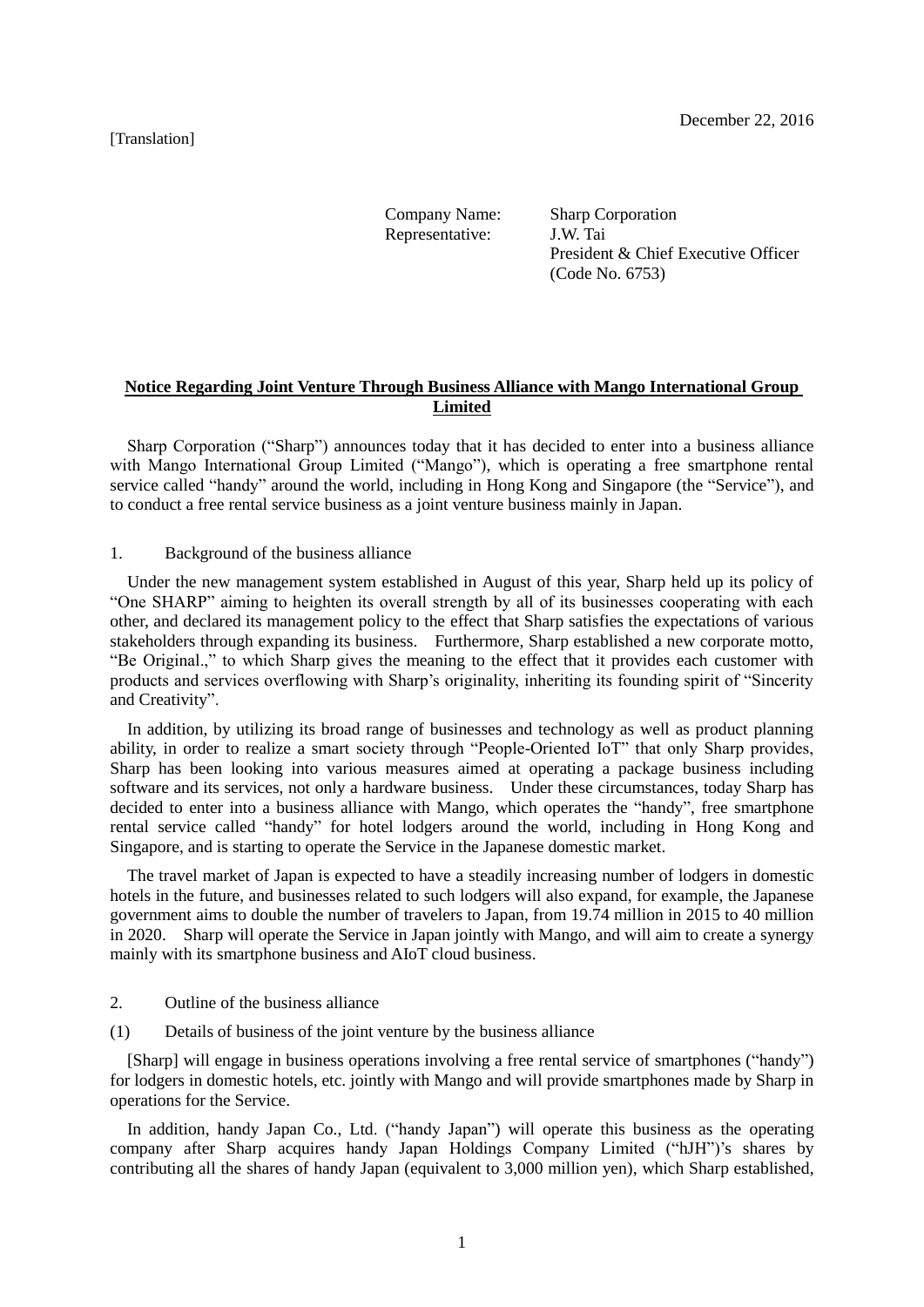in kind to hJH, which Mango established.

| $\sim$ |                                  |                                                                         |  |
|--------|----------------------------------|-------------------------------------------------------------------------|--|
| (i)    | Name                             | handy Japan Holdings Company Limited                                    |  |
| (ii)   | Location                         | Craigmuir Chambers, Road Town, Tortola, VG 1110, British Virgin         |  |
|        |                                  | Islands                                                                 |  |
| (iii)  | Title and Name of                | Director, Kwok Terence Chung-yin                                        |  |
|        | Representative                   |                                                                         |  |
| (iv)   | <b>Details of Business</b>       | Holding company                                                         |  |
| (v)    | Capital                          | 50 thousand US dollars                                                  |  |
|        |                                  | (5,898 thousand yen. Calculated at the exchange rate of 1 US dollar     |  |
|        |                                  | $= 117.96$ yen. As of December 21, 2016. Hereinafter, the exchange      |  |
|        |                                  | rate is the same unless otherwise specified.)                           |  |
| (vi)   | Date of Establishment            | October 26, 2016                                                        |  |
| (vii)  | <b>Fiscal Year Ended</b>         | December 31                                                             |  |
|        | (viii) Total Assets              | 50 thousand US dollars (as of October 26, 2016)                         |  |
|        |                                  | $(5,209)$ thousand yen Calculated at the exchange rate of 1 US dollar = |  |
|        |                                  | 104.17 yen. As of October 26, 2016.)                                    |  |
| (ix)   | Net Assets                       | 50 thousand US dollars (as of December 26, 2016)                        |  |
|        |                                  | $(5,209)$ thousand yen Calculated at the exchange rate of 1 US dollar = |  |
|        |                                  | 104.17 yen. As of October 26, 2016.)                                    |  |
| (x)    | Major Shareholder and Mango 100% |                                                                         |  |
|        | Shareholding                     |                                                                         |  |
|        | Percentage                       |                                                                         |  |

(2) Outline of the joint venture company

## (3) Outline of the operating company (as of December 22, 2016)

| (i)    | Name                                                             | handy Japan Co., Ltd.                                               |  |
|--------|------------------------------------------------------------------|---------------------------------------------------------------------|--|
| (ii)   | Location                                                         | 1-9-2, Nakase, Mihama-ku, Chiba-shi                                 |  |
| (iii)  | Title and Name of                                                | Representative director, Yoshiro Nakano                             |  |
|        | Representative                                                   |                                                                     |  |
| (iv)   | <b>Details of Business</b>                                       | Telecommunications business, as well as providing services for      |  |
|        |                                                                  | information communication, information processing and providing and |  |
|        |                                                                  | leasing                                                             |  |
|        |                                                                  | movable property, such as mobile terminals, etc.                    |  |
| (v)    | Capital                                                          | 2,500 thousand yen                                                  |  |
| (vi)   | Date of Establishment                                            | December 2, 2016                                                    |  |
| (vii)  | Major Shareholder and                                            | Sharp 100%                                                          |  |
|        | Shareholding                                                     |                                                                     |  |
|        | Percentage                                                       |                                                                     |  |
| (viii) | <b>Total Assets</b>                                              | 5,000 thousand yen (as of December 2, 2016)                         |  |
| (ix)   | Net Assets                                                       | 5,000 thousand yen (as of December 2, 2016)                         |  |
| (x)    | Relationship between the Listed Company and the Relevant Company |                                                                     |  |
|        | Capital Relationship                                             | Sharp holds 100% of shares of the relevant company.                 |  |
|        | <b>Personnel Relationship</b>                                    | Sharp will dispatch its officer to the relevant company.            |  |
|        | Transaction                                                      | Sharp plans to sell its products to the relevant company.           |  |
|        | Relationship                                                     |                                                                     |  |

3. Outline of the other party of the business alliance

| Name                       | Mango International Group Limited                               |  |
|----------------------------|-----------------------------------------------------------------|--|
| (ii)<br>Location           | PO Box 957, Offshore Incorporations Centre, Road Town, Tortola, |  |
|                            | <b>British Virgin Islands</b>                                   |  |
| (iii)<br>Title and Name of | CEO, Kwok Terence Chung-yin                                     |  |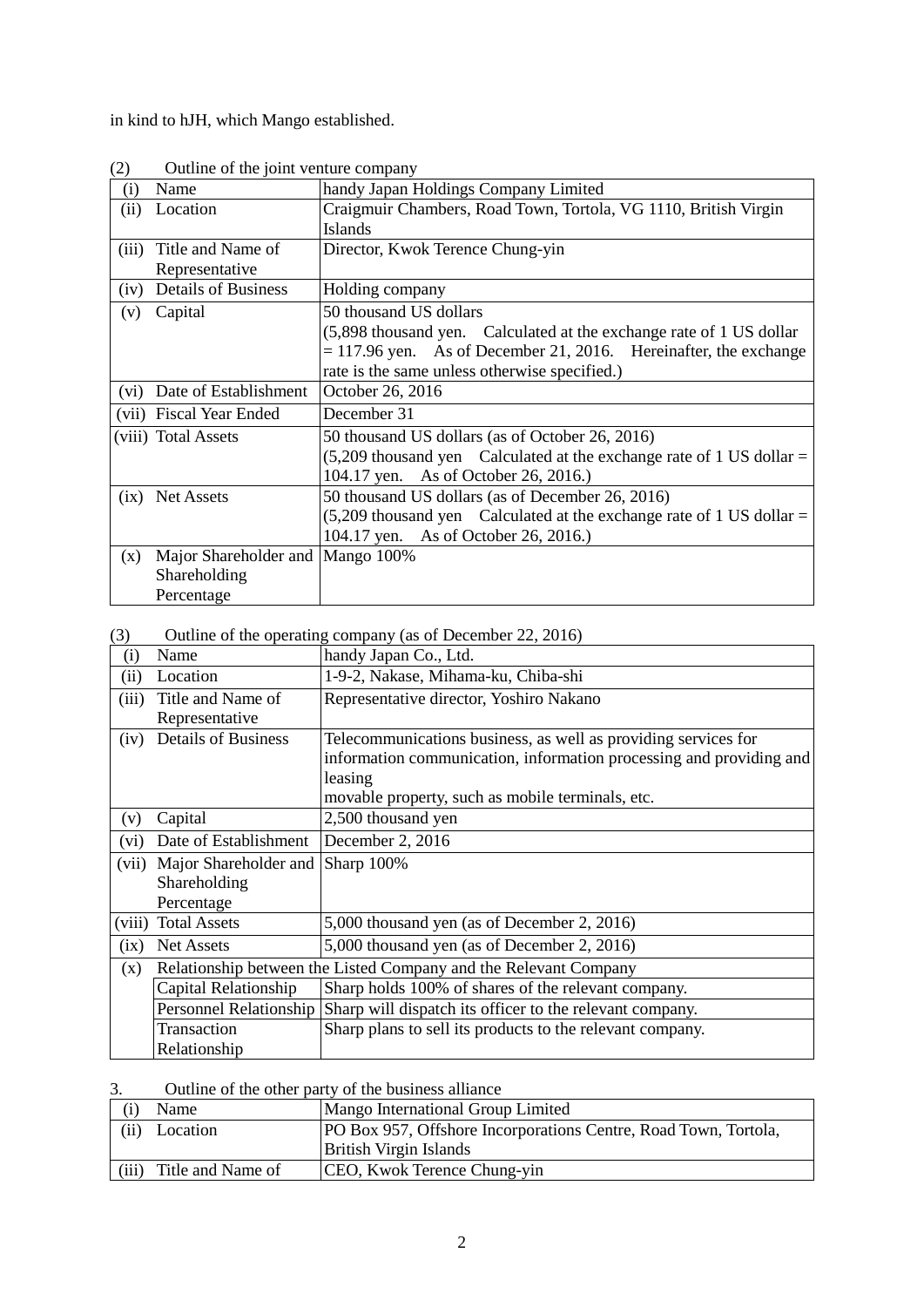|          | Representative                                                          |                                                                                                                                                                                                                                                     |                                                                         |                                                                      |  |
|----------|-------------------------------------------------------------------------|-----------------------------------------------------------------------------------------------------------------------------------------------------------------------------------------------------------------------------------------------------|-------------------------------------------------------------------------|----------------------------------------------------------------------|--|
| (iv)     | <b>Details of Business</b>                                              | Holding company                                                                                                                                                                                                                                     |                                                                         |                                                                      |  |
| (v)      | Capital                                                                 | 153,354 thousand US dollars                                                                                                                                                                                                                         |                                                                         |                                                                      |  |
|          |                                                                         | $(18,090)$ thousand yen.)                                                                                                                                                                                                                           |                                                                         |                                                                      |  |
| (vi)     | Date of Establishment                                                   | February 21, 2012                                                                                                                                                                                                                                   |                                                                         |                                                                      |  |
| (vii)    | Major Shareholders                                                      | Web Castle Holdings Limited 36.5%                                                                                                                                                                                                                   |                                                                         |                                                                      |  |
|          | and Shareholding                                                        |                                                                                                                                                                                                                                                     |                                                                         |                                                                      |  |
|          | Percentage                                                              | Jumbo Eagle Investments Limited 34.8%<br>Long Ample Limited 12.5%                                                                                                                                                                                   |                                                                         |                                                                      |  |
|          | (viii) Relationship between the Listed Company and the Relevant Company |                                                                                                                                                                                                                                                     |                                                                         |                                                                      |  |
|          |                                                                         |                                                                                                                                                                                                                                                     |                                                                         |                                                                      |  |
|          |                                                                         | There is no capital relationship that needs to be stated between Sharp<br>and the relevant company.<br>There is no capital relationship that needs to be stated between any<br>related person or related company of Sharp and those of the relevant |                                                                         |                                                                      |  |
|          | Capital Relationship                                                    |                                                                                                                                                                                                                                                     |                                                                         |                                                                      |  |
|          |                                                                         |                                                                                                                                                                                                                                                     |                                                                         |                                                                      |  |
|          |                                                                         |                                                                                                                                                                                                                                                     |                                                                         |                                                                      |  |
|          |                                                                         | company.                                                                                                                                                                                                                                            |                                                                         |                                                                      |  |
|          |                                                                         | There is no personnel relationship that needs to be stated between<br>Sharp and the relevant company.                                                                                                                                               |                                                                         |                                                                      |  |
|          |                                                                         |                                                                                                                                                                                                                                                     |                                                                         |                                                                      |  |
|          | Personnel Relationship                                                  |                                                                                                                                                                                                                                                     | There is no personnel relationship that needs to be stated between any  |                                                                      |  |
|          |                                                                         |                                                                                                                                                                                                                                                     | related person or related company of Sharp and those of the relevant    |                                                                      |  |
|          |                                                                         | company.                                                                                                                                                                                                                                            |                                                                         |                                                                      |  |
|          |                                                                         |                                                                                                                                                                                                                                                     | There is no transaction relationship that needs to be stated between    |                                                                      |  |
|          | Transaction                                                             | Sharp and the relevant company.                                                                                                                                                                                                                     |                                                                         |                                                                      |  |
|          | Relationship                                                            | There is no transaction relationship that needs to be stated between any                                                                                                                                                                            |                                                                         |                                                                      |  |
|          |                                                                         |                                                                                                                                                                                                                                                     |                                                                         | related person or related company of Sharp and those of the relevant |  |
| company. |                                                                         |                                                                                                                                                                                                                                                     |                                                                         |                                                                      |  |
|          | Status as a Related                                                     |                                                                                                                                                                                                                                                     | The relevant company or any related person or related company of the    |                                                                      |  |
|          | Party                                                                   |                                                                                                                                                                                                                                                     | relevant company does not fall under the category of a related party of |                                                                      |  |
| (ix)     | Three Fiscal Years (*)                                                  | Sharp.<br>Results of Operations and Financial Conditions of the Relevant Company for the Previous                                                                                                                                                   |                                                                         |                                                                      |  |
|          |                                                                         | Fiscal year ended                                                                                                                                                                                                                                   | Fiscal year ended                                                       | Fiscal year ended                                                    |  |
|          | <b>Fiscal Year Ended</b>                                                | December 2013                                                                                                                                                                                                                                       | December 2014                                                           | December 2015                                                        |  |
|          |                                                                         |                                                                                                                                                                                                                                                     | 2,099 thousand US                                                       | 922 thousand US                                                      |  |
|          | <b>Consolidated Net</b>                                                 | 307 thousand US                                                                                                                                                                                                                                     | dollars                                                                 | dollars                                                              |  |
|          | Assets                                                                  | dollars                                                                                                                                                                                                                                             | $(252,992)$ thousand                                                    | $(111, 138)$ thousand                                                |  |
|          |                                                                         | $(32,358)$ thousand yen)                                                                                                                                                                                                                            | yen)                                                                    | yen)                                                                 |  |
|          |                                                                         |                                                                                                                                                                                                                                                     | 4,154 thousand US                                                       | 6,849 thousand US                                                    |  |
|          | <b>Consolidated Total</b>                                               | 883 thousand US                                                                                                                                                                                                                                     | dollars                                                                 | dollars                                                              |  |
|          | Assets                                                                  | dollars                                                                                                                                                                                                                                             | (500,682 thousand                                                       | $(825,578)$ thousand                                                 |  |
|          |                                                                         | $(93,068)$ thousand yen)                                                                                                                                                                                                                            | yen)                                                                    | yen)                                                                 |  |
|          | <b>Consolidated Net</b>                                                 | 0.02 US dollars                                                                                                                                                                                                                                     | 0.08 U.S. dollars                                                       | 0.13 U.S. dollars                                                    |  |
|          | <b>Assets per Share</b>                                                 | $(2.11 \text{ yen})$                                                                                                                                                                                                                                | $(9.64 \text{ yen})$                                                    | $(15.67 \text{ yen})$                                                |  |
|          |                                                                         |                                                                                                                                                                                                                                                     | 1,168 thousand US                                                       | 1,662 thousand US                                                    |  |
|          |                                                                         | 652 thousand US                                                                                                                                                                                                                                     | dollars                                                                 | dollars                                                              |  |
|          | <b>Consolidated Sales</b>                                               | dollars                                                                                                                                                                                                                                             | $(140,779)$ thousand                                                    | $(200, 337)$ thousand                                                |  |
|          |                                                                         | $(68,721)$ thousand yen)                                                                                                                                                                                                                            |                                                                         |                                                                      |  |
|          |                                                                         |                                                                                                                                                                                                                                                     | yen)                                                                    | yen)                                                                 |  |
|          |                                                                         | -6,530 thousand US                                                                                                                                                                                                                                  | -4,463 thousand US                                                      | -8,437 thousand US                                                   |  |
|          | <b>Consolidated Operating</b>                                           | dollars                                                                                                                                                                                                                                             | dollars                                                                 | dollars                                                              |  |
|          | $Loss (-)$                                                              | $(-688, 262)$ thousand                                                                                                                                                                                                                              | $(-537,925$ thousand                                                    | $(-1,016,996)$ thousand                                              |  |
|          |                                                                         | yen)                                                                                                                                                                                                                                                | yen)                                                                    | yen)                                                                 |  |
|          |                                                                         | -6,530 thousand US                                                                                                                                                                                                                                  | -4,483 thousand US                                                      | -8,458 thousand US                                                   |  |
|          | <b>Consolidated Ordinary</b>                                            | dollars                                                                                                                                                                                                                                             | dollars                                                                 | dollars                                                              |  |
|          | $Loss (-)$                                                              | $(-688,262)$ thousand                                                                                                                                                                                                                               | (-540,336 thousand                                                      | $(-1,019,527)$ thousand                                              |  |
|          |                                                                         | yen)                                                                                                                                                                                                                                                | yen)                                                                    | yen)                                                                 |  |
|          | Net Loss Attributable                                                   | -6,530 thousand US                                                                                                                                                                                                                                  | -4,491 thousand US                                                      | -8,468 thousand US                                                   |  |